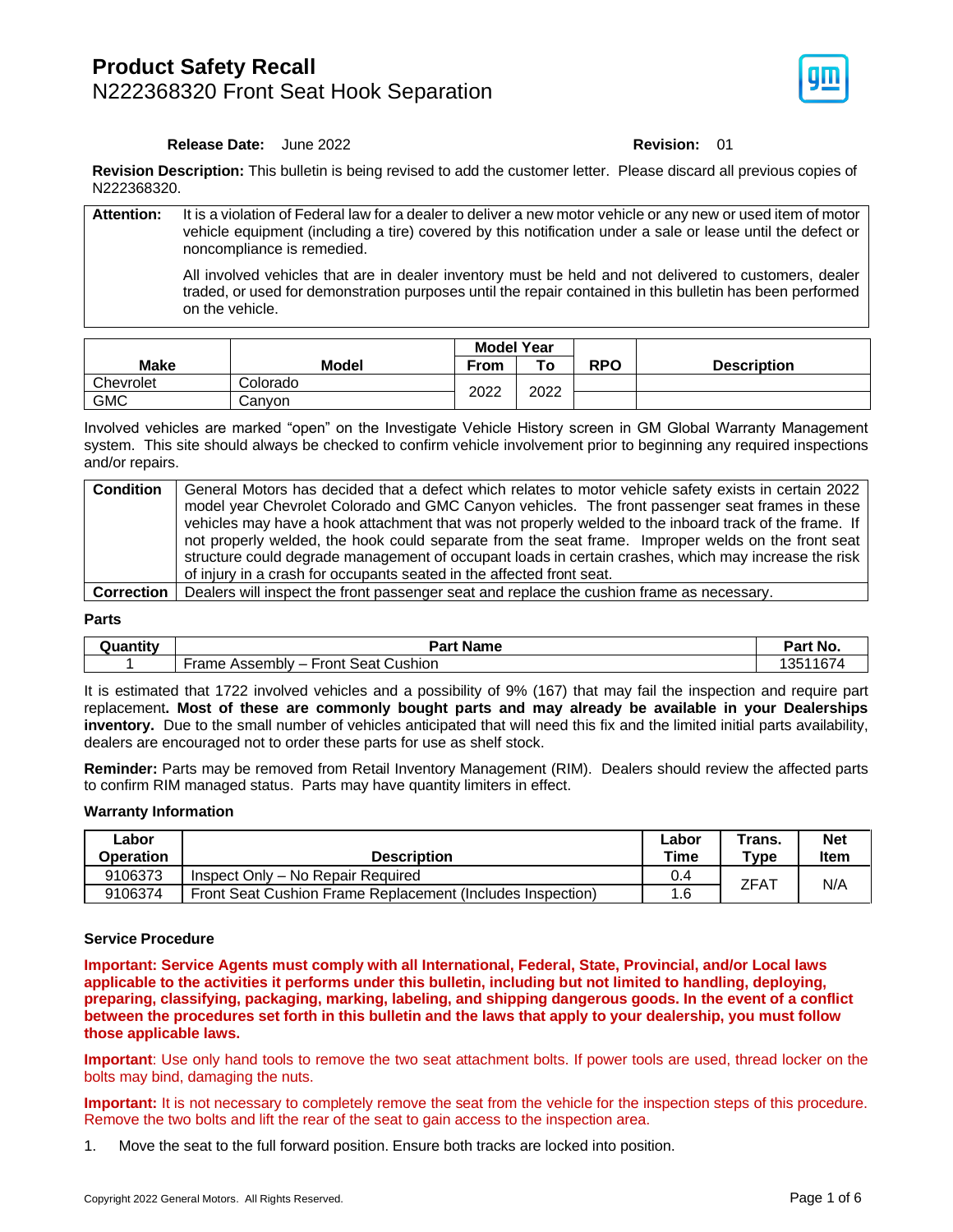### **Product Safety Recall** N222368320 Front Seat Hook Separation



- 2. Remove the two seat attachment bolts. Refer to *Front Seat Removal and Installation* in SI.
- 3. Disengage the two front seat attachment hooks from the floor of the vehicle.



- 4. Lift the back of the seat assembly in the vehicle allowing access to the inboard (center of vehicle) side of the front seat cushion frame seat track.
- **TIP:** Use a Cell phone camera to take a picture of the manufacturing label, this will allow a clearer view of the printed information.



5. Locate the manufacturing label mounted to the underside of the seat track.

**Important:** If the manufacturing label is missing or unreadable, replace the passenger front seat cushion frame.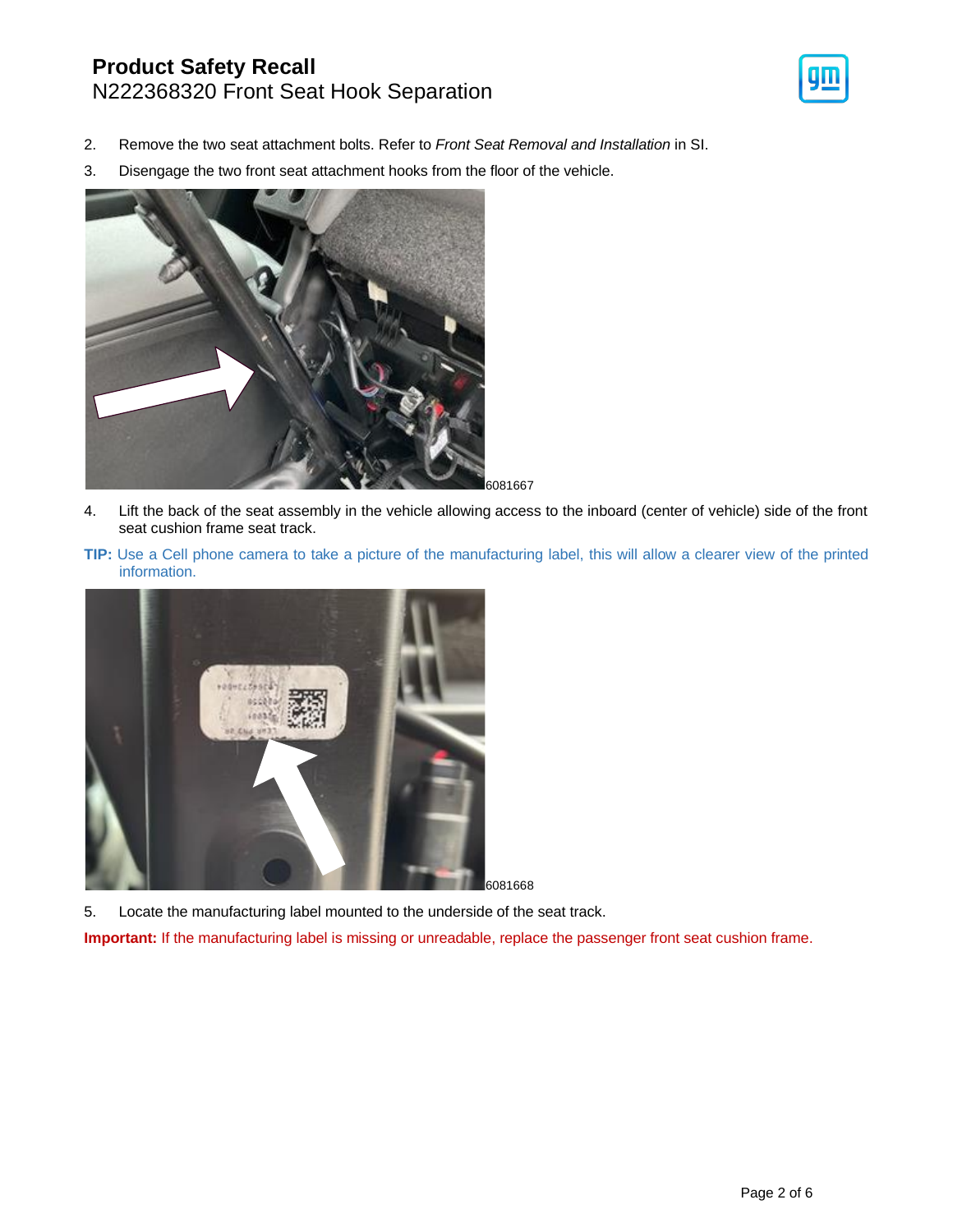## **Product Safety Recall**

## N222368320 Front Seat Hook Separation



6081669

- 6. Locate the build date section of the manufacturing label on the seat track.
	- If date is **A22081,** proceed to step #7
	- If it is not the identified date, no further action is required. Reinstall the seat. Refer to *Front Seat Removal and Installation* in SI.



6081671

**Important:** The time code format is Hour Minute Second. 011320 - 092819 equals 1:13:20 AM - 9:28:19 AM

- 7. Locate the build **time** section of the manufacturing label.
	- If the time is between **011320 - 092819** proceed to step #8.
	- If it is not within the identified time range, no further action is required. Reinstall the seat. Refer to *Front Seat Removal and Installation* in SI.
- 8. Replace the passenger front seat cushion frame. Refer to *Front Seat Cushion Frame Replacement* in SI.

**Dealer Responsibility** – For USA & Export (USA States, Territories, and Possessions)

It is a violation of Federal law for a dealer to deliver a new motor vehicle or any new or used item of motor vehicle equipment (including a tire) covered by this notification under a sale or lease until the defect or noncompliance is remedied.

The US National Traffic and Motor Vehicle Safety Act provides that each vehicle that is subject to a recall of this type must be adequately repaired within a reasonable time after the customer has tendered it for repair. A failure to repair within sixty days after tender of a vehicle is prima facie evidence of failure to repair within a reasonable time. If the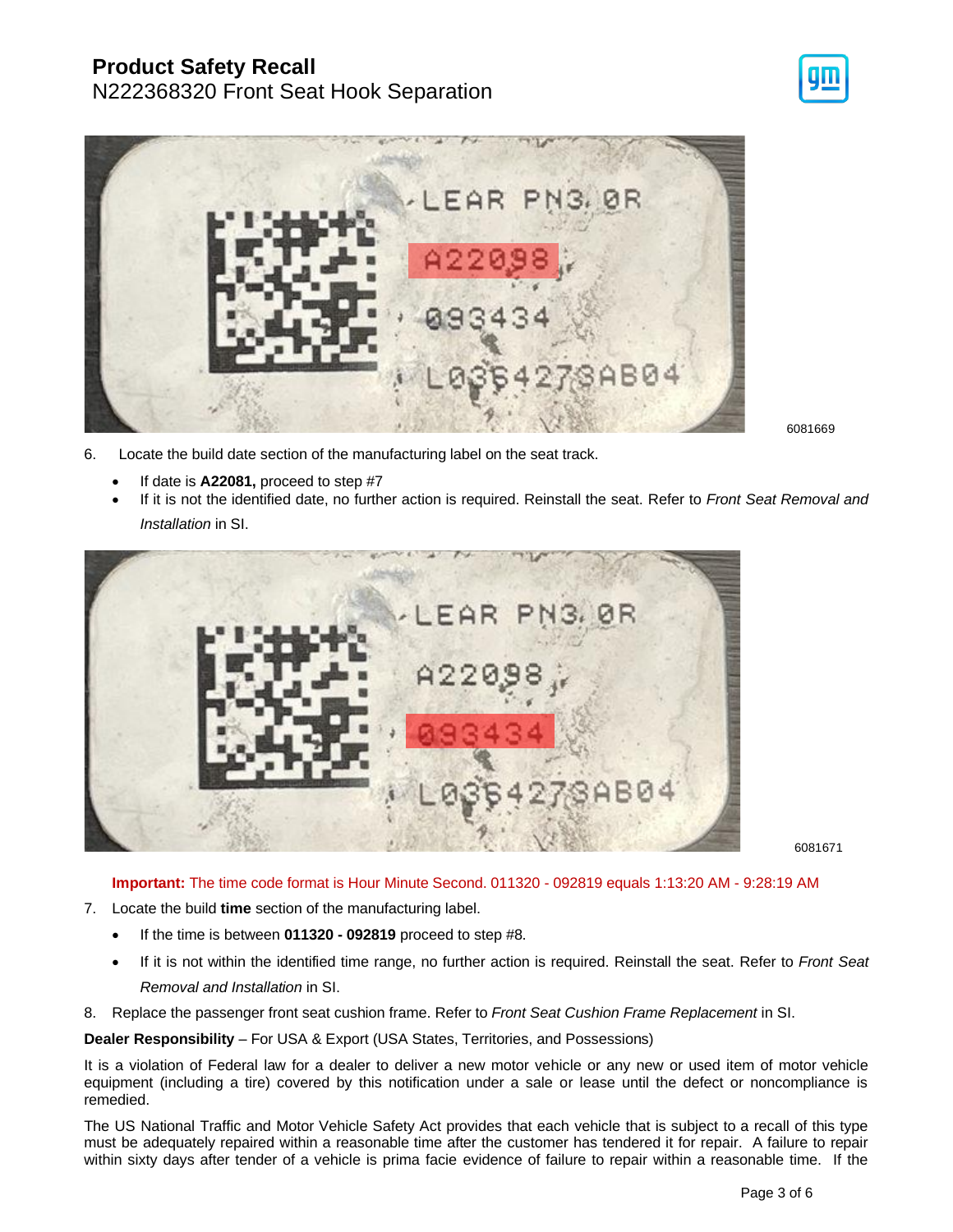

condition is not adequately repaired within a reasonable time, the customer may be entitled to an identical or reasonably equivalent vehicle at no charge or to a refund of the purchase price less a reasonable allowance for depreciation. To avoid having to provide these burdensome remedies, every effort must be made to promptly schedule an appointment with each customer and to repair their vehicle as soon as possible. In the recall notification letters, customers are told how to contact the US National Highway Traffic Safety Administration if the recall is not completed within a reasonable time.

### **Dealer Responsibility** – All

All new, used, GM Certified Used, courtesy transportation vehicles, dealer shuttle vehicles, etc. in dealers' possession and subject to this recall must be held and inspected/repaired per the service procedure of this bulletin before customers take possession of these vehicles. Involved vehicles must be held and not delivered to customers, dealer-traded, released to auction, used for demonstration, or any other purpose.

All GM Certified Used vehicles currently in the dealers' inventory within the Certified Pre-Owned Inventory System (CPOIS) will be de-certified and must be held and remedied per the service procedure in this bulletin. Upon submitting an accepted/paid warranty transaction in the Global Warranty Management (GWM) system, the vehicle can be re-certified for sale within the CPOIS system, or once again be used in the CTP program.

Dealers are to service all vehicles subject to this recall at no charge to customers, regardless of mileage, age of vehicle, or ownership, from this time forward.

Customers who have recently purchased vehicles sold from your vehicle inventory, and for which there is no customer information indicated on the dealer listing, are to be contacted by the dealer. Arrangements are to be made to make the required correction according to the instructions contained in this bulletin. A copy of the customer letter is provided in this bulletin for your use in contacting customers. Recall follow-up cards should not be used for this purpose, since the customer may not as yet have received the notification letter.

In summary, whenever a vehicle subject to this field action enters your vehicle inventory you must take the steps necessary to ensure the program correction has been made before selling the vehicle. In addition, for vehicles entering your facility for service, you are required to ensure the customer is aware of the open field action and make every reasonable effort to implement the program correction as set forth in this bulletin prior to releasing the vehicle.

### **Dealer Reports** – For USA & Export

For dealers with involved vehicles, a listing has been prepared and will be available through GM GlobalConnect Maxis Field Action Reports or sent directly to export dealers. The Inventory tab of the dealer reports will contain VINs that apply to this recall. This information is intended to assist dealers with the **PROMPT COMPLETION** of these vehicles. The Customer In-Service tab will contain customer names and addresses from Motor Vehicle Registration Records. The use of such motor vehicle registration data for any purpose other than follow-up necessary to complete this recall may be a violation of law in several states.

### **Courtesy Transportation** – For USA & Canada

Courtesy transportation is available for customers whose vehicles are involved in a product program and still within the warranty coverage period. See General Motors Service Policies and Procedures Manual for courtesy transportation program details.

### **Customer Notification**

USA & Canada - General Motors will notify customers of this recall on their vehicle (see copy of customer letter included with this bulletin).

GM bulletins are intended for use by professional technicians, NOT a "<u>do-it-yourselfer</u>". They are written to inform these technicians of conditions that may occur on some vehicles, or to provide information that could as technicians have the tools, equipment, safety instructions, and know-how to do a job properly and safely. If a condition is described, DO NOT assume that the bulletin applies to your vehicle, or that your vehicle will have that condition. See your dealer for information on whether your vehicle may benefit from the information.



**We Support Voluntary Technician Certification**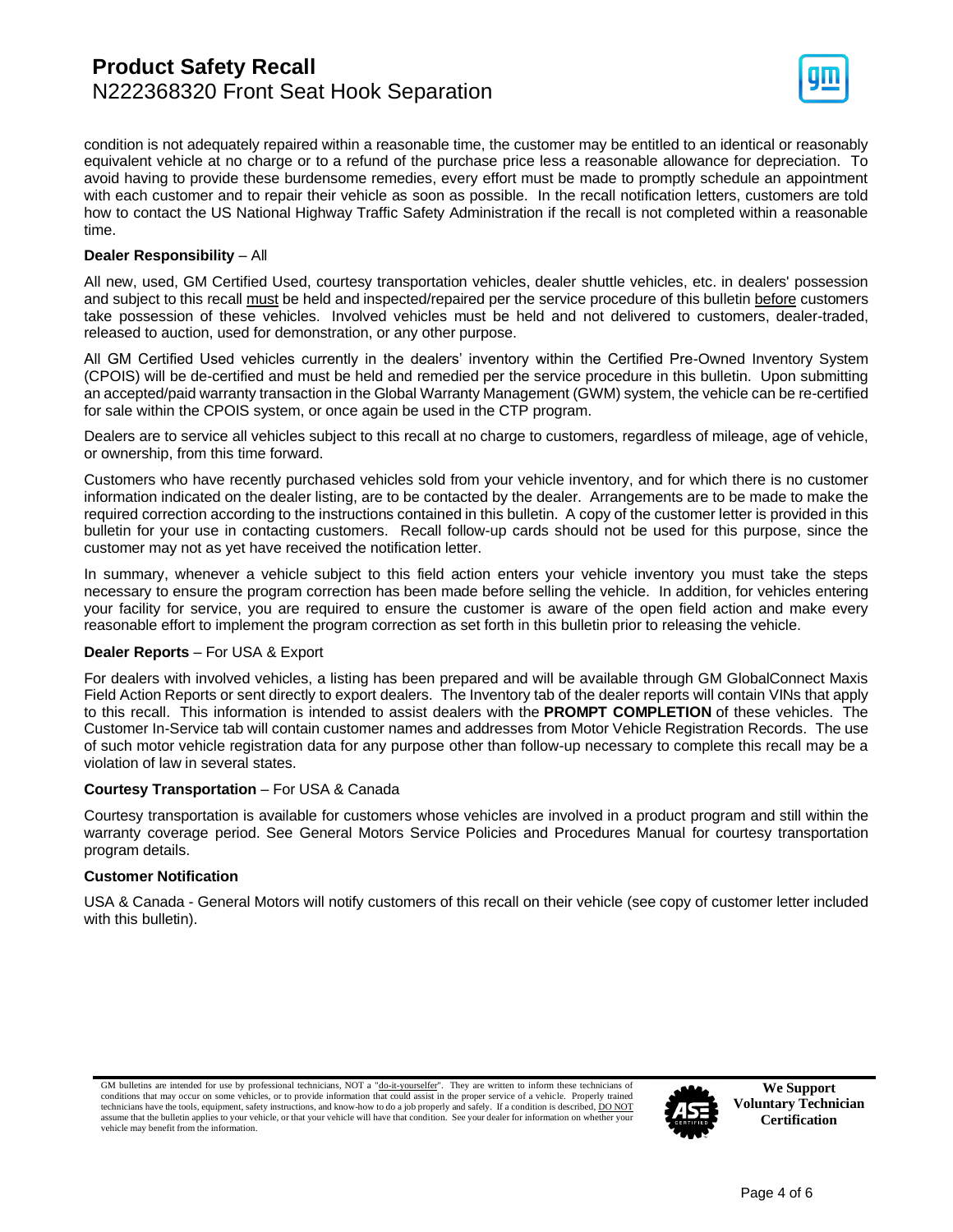



# **IMPORTANT SAFETY RECALL**

June 2022

This notice applies to your vehicle, **VIN: \_\_\_\_\_\_\_\_\_\_\_\_\_\_\_\_\_\_\_\_\_\_\_\_\_\_\_\_\_\_\_\_\_\_\_\_\_**

Dear General Motors Customer:

This notice is sent to you in accordance with the National Traffic and Motor Vehicle Safety Act.

General Motors has decided that a defect, which relates to motor vehicle safety, exists in certain 2022 model year Chevrolet Colorado or GMC Canyon. As a result, GM is conducting a safety recall. We apologize for this inconvenience. However, we are concerned about your safety and continued satisfaction with our products.

|                                                                                                                                                                                                                                     | <b>IMPORTANT</b><br>Your vehicle is involved in GM safety recall N222368320.<br>$\bullet$<br>Schedule an appointment with your GM dealer.<br>$\bullet$<br>This service will be performed for you at no charge.<br>$\bullet$                                                                                                                                                                                                                                                                                        |                |                       |  |
|-------------------------------------------------------------------------------------------------------------------------------------------------------------------------------------------------------------------------------------|--------------------------------------------------------------------------------------------------------------------------------------------------------------------------------------------------------------------------------------------------------------------------------------------------------------------------------------------------------------------------------------------------------------------------------------------------------------------------------------------------------------------|----------------|-----------------------|--|
| Why is your vehicle<br>being recalled?                                                                                                                                                                                              | The front passenger seat frames in these vehicles may have a hook attachment that<br>was not properly welded to the inboard track of the frame. If not properly welded, the<br>hook could separate from the seat frame. If the hook attachment separates, the seat<br>may rattle and feel loose. Improper welds on the front seat structure could degrade<br>management of occupant loads in certain crashes, which may increase the risk of<br>injury in a crash for occupants seated in the affected front seat. |                |                       |  |
| What will we do?                                                                                                                                                                                                                    | Your GM dealer will inspect the front passenger seat and replace the cushion frame<br>as necessary. This service will be performed for you at no charge. Because of<br>service scheduling requirements, it is likely that your dealer will need your vehicle<br>longer than the actual inspection and if necessary, service correction time of<br>approximately 2 hours.                                                                                                                                           |                |                       |  |
| What should you<br>do?                                                                                                                                                                                                              | You should contact your GM dealer to arrange a service appointment as soon as<br>possible.                                                                                                                                                                                                                                                                                                                                                                                                                         |                |                       |  |
| If you have any questions or concerns that your dealer is unable to resolve, please<br>Do you have<br>questions?<br>contact the appropriate Customer Assistance Center at the number listed below.                                  |                                                                                                                                                                                                                                                                                                                                                                                                                                                                                                                    |                |                       |  |
| For the hearing or speech impaired, please contact our Customer Assistance Center<br>using the Telecommunication Relay Service by dialing 711 then providing the<br>appropriate Customer Assistance Center number for your vehicle. |                                                                                                                                                                                                                                                                                                                                                                                                                                                                                                                    |                |                       |  |
|                                                                                                                                                                                                                                     | Division                                                                                                                                                                                                                                                                                                                                                                                                                                                                                                           | Number         | Text Telephones (TTY) |  |
|                                                                                                                                                                                                                                     | Chevrolet                                                                                                                                                                                                                                                                                                                                                                                                                                                                                                          | 1-800-222-1020 | 711 / 1-800-833-2438  |  |
|                                                                                                                                                                                                                                     | <b>GMC</b>                                                                                                                                                                                                                                                                                                                                                                                                                                                                                                         | 1-800-462-8782 | 711 / 1-800-833-2438  |  |
|                                                                                                                                                                                                                                     | Puerto Rico - English                                                                                                                                                                                                                                                                                                                                                                                                                                                                                              | 1-866-467-9700 |                       |  |
|                                                                                                                                                                                                                                     | Puerto Rico - Español                                                                                                                                                                                                                                                                                                                                                                                                                                                                                              | 1-866-467-9700 |                       |  |
|                                                                                                                                                                                                                                     | Virgin Islands                                                                                                                                                                                                                                                                                                                                                                                                                                                                                                     | 1-866-467-9700 |                       |  |

If after contacting your dealer and the Customer Assistance Center, you are still not satisfied we have done our best to remedy this condition without charge and within a reasonable time, you may wish to write the Administrator, National Highway Traffic Safety Administration, 1200 New Jersey Avenue, SE, Washington, DC 20590, or call the toll-free Vehicle Safety Hotline at 1.888.327.4236 (TTY 1.800.424.9153), or go to http://www.nhtsa.gov. The National Highway Traffic Safety Administration Campaign ID Number for this recall is 22V375.

Federal regulation requires that any vehicle lessor receiving this recall notice must forward a copy of this notice to the lessee within ten days.